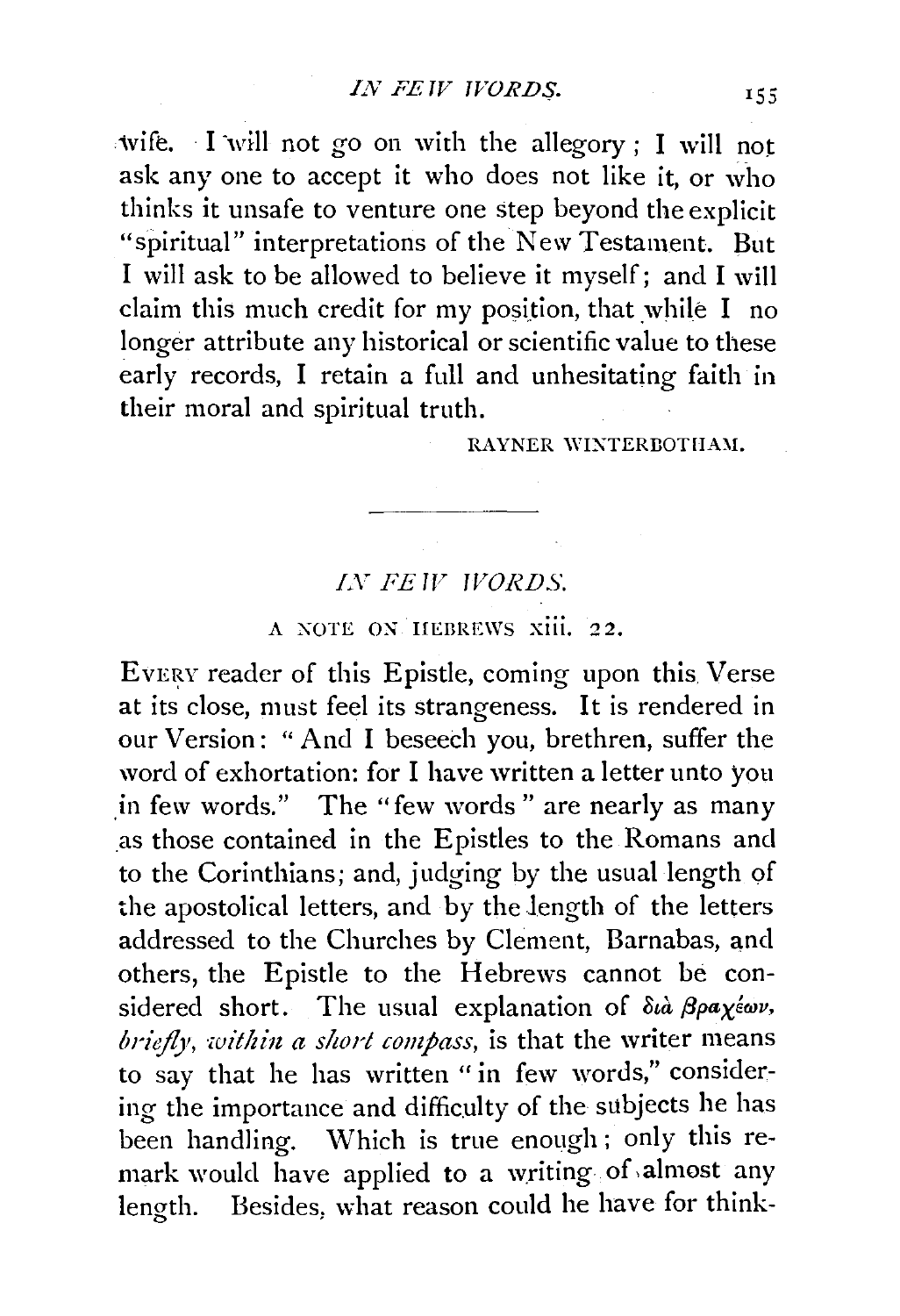ing that a short treatise on suclr a theme as that which occupied his pen would be more acceptable than a larger and more complete treatment of it? People are not impatient of thoughtful discourse, but they are impatient of *advice*. Hortatory address, to be effectual, must be brief. When the finger of earnest counsel is laid upon the heart and conscience, it must be quickly withdrawn. We resent a lengthened pressure upon such a tender spot. And the most natural explanation of Ao"for; *7rapaKA1JU€(J'"* is to refer it, not to the occasional hortatory addresses which break in upon the course of the writer's argument, but to the admonitory counsels contained in the concluding Chapter.

It has been suggested that the four last Verses of the Epistle are an addition to the original discourse by some copyist, and that the phrase  $\delta u \hat{a} \beta \rho a \chi \epsilon \omega \nu \epsilon \pi \epsilon \sigma$ -*-ret'Aa vp,'iv* refers to these as properly his own; but the obvious objection to this is that it is very unnatural to suppose a reference in this phrase to what follows rather than to what precedes. The solution of the difficulty seems to offer itself in a meaning of  $\epsilon \pi \omega \tau \epsilon \lambda \lambda \omega$ , which has been overlooked by the commentators. They have adopted a later meaning of the word, " to send a letter," but both Thucydides and Xenophon use it in the sense of " to enjoin," "command." (References may be found in Liddell and Scott.) So Æschylus (*Agam.* 908) uses *τ*à επεσταλμένα in the sense of *orders g·iven.* Now the concluding paragraphs of the Epistle, commencing, "Let brotherly love continue," have just that tone of authoritative admonition to which  $\partial \overline{\tau} \partial \overline{\partial}$ - $\tau \in \Omega$ a would apply. The writer enjoins and admonishes in them rather than reasons ; and it is for this strain of authoritative admonition that he apologetically asks